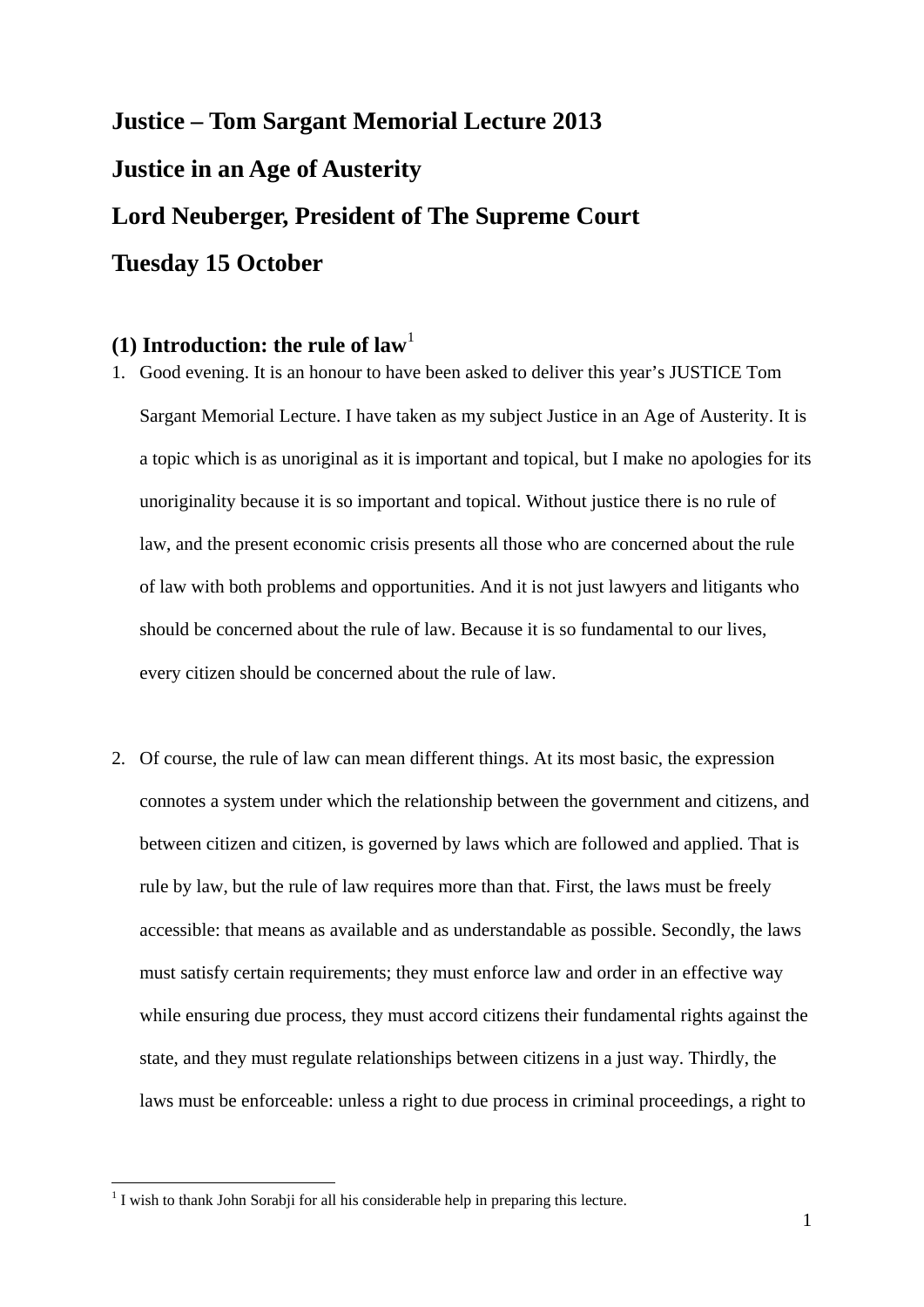protection against abuses or excesses of the state, or a right against another citizen, is enforceable, it might as well not exist.

- 3. The rule of law is a topic which is often discussed in ringing terms, with inevitable rhetorical references to the Magna Carta, Human Rights, and Tom Bingham's brilliant book<sup>[2](#page-1-0)</sup>. Everyone agrees that it is essential for any modern civilized democratic country to have the rule of law. But in a country where we have had parliamentary democracy, uninterrupted by invasion, revolution, or tyranny for over 300 years, it is difficult to strike a real chord with most people outside the legal world when talking about the rule of law. Most non-lawyers take it for granted and think of it as some abstract idea which may have had some relevance in the UK long ago.
- 4. That is to make the same mistake as Francis Fukuyama, when he wrote of "*The End of History*" in 1989<sup>[3](#page-1-1)</sup>. He suggested that we should be seeking what he called "*the universalization of Western [liberal democracy](http://en.wikipedia.org/wiki/Liberal_democracy) as the final form of human government*", as it was the culmination of humanity's [social and cultural evolution.](http://en.wikipedia.org/wiki/Sociocultural_evolution) It was the same mistake as many leading physicists made towards the end of the  $19<sup>th</sup>$  century when they thought that they had got all the answers. Just as those physicists were shown to be quite mistaken by quantum physics and relativity within a couple of decades, so was Fukuyama shown to be wrong, as, to his credit, he effectively conceded<sup>[4](#page-1-2)</sup>, within a very short time.
- 5. I am not being alarmist, but there is a deep truth in the adages that the price of liberty is eternal vigilance, and that all it takes for wrong to triumph is for good people to do nothing. The media may concentrate on the government's health, social security and

<u>.</u>

<span id="page-1-0"></span><sup>&</sup>lt;sup>2</sup> Tom Bingham, *The Rule of Law* (London, 2010)

<span id="page-1-1"></span>Francis Fukuyama, "The End of History?", *The National Interest* (Summer 1989), expanded in *The End of History and the Last Man* (New York 1992*)* <sup>4</sup>

<span id="page-1-2"></span> York Times 7 June 2009 See eg *After Neoconservatism*, New York Times Magazine 19 Feb 2006, and *Making Things Work* The New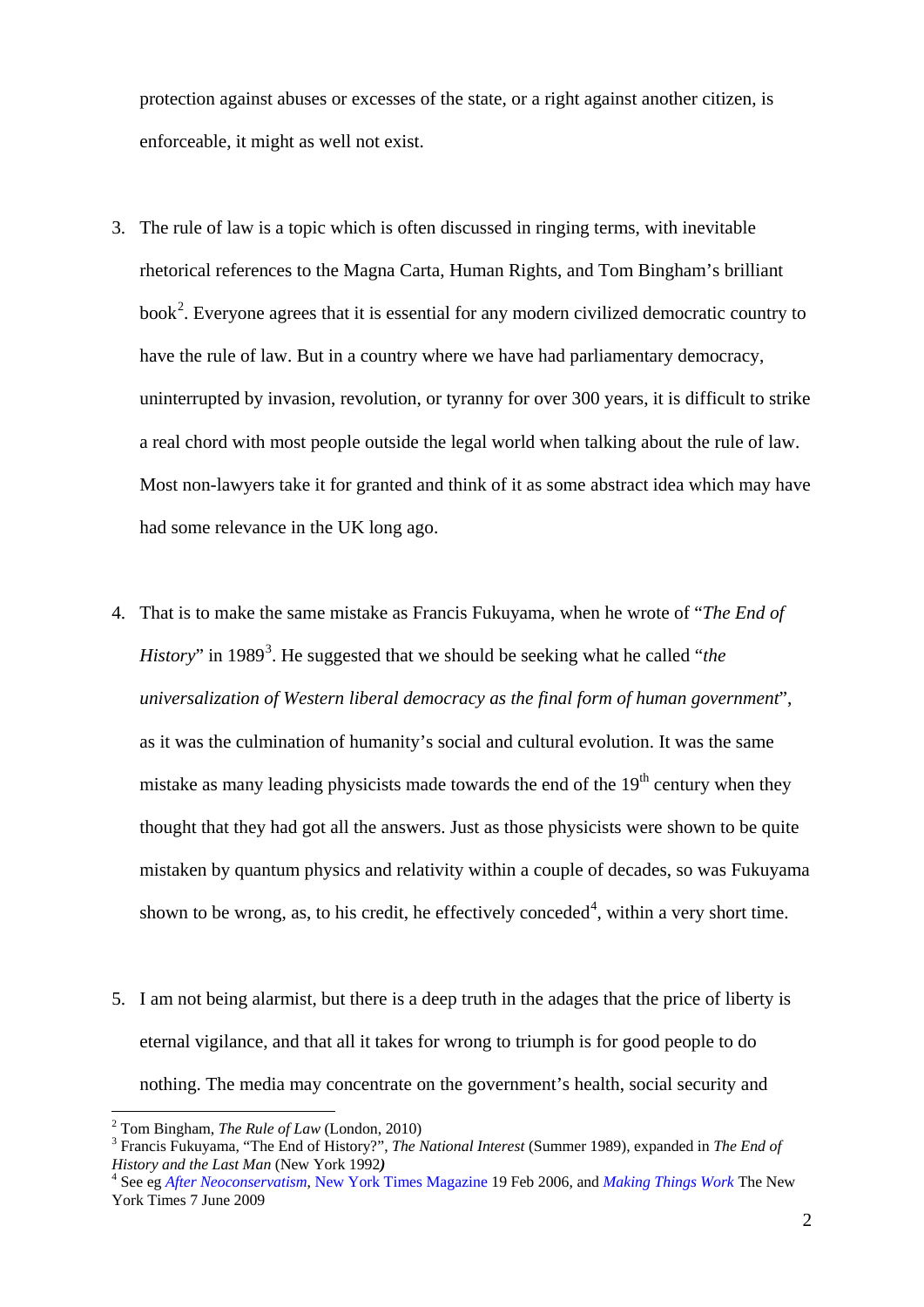education programmes, but these are both secondary, and rather recent, functions of government. The defence of the realm from abroad and maintaining the rule of law at home are the two sole traditional duties of a government. More importantly, they are fundamental. If we are not free from invasion, or the rule of law breaks down, then social security, health, and education become valueless, or at any rate very severely devalued.

- 6. Like the rule of law, my topic this evening, justice, is an expression which can mean the same thing as the rule of law, or it can have the narrower meaning of effective access to the courts for citizens to protect and enforce their fundamental rights. It does not, I think, matter which of those meanings you give it in the present context, so let me assume that it has the narrower meaning.
- 7. Overall, justice in the United Kingdom is in pretty good shape, in the sense that we have a society which is governed by the rule of law, and which is reasonably civilized and successful. Hence, it may be said, the risk of complacency to which I have referred. But, while things are generally not too bad, I detect two real problems in relation to justice. Both those problems may be summarised in one word, accessibility: accessibility to the law and accessibility to the courts. And it is to those problems that I now turn.

### **(2) The law must be accessible**

8. Citizens cannot get justice if they cannot find out relatively easily what their rights and their duties are. That means that the law, which, in our system of parliamentary sovereignty with an overlay of common law, means statutes, statutory instruments ("SIs") and judicial decisions, should be properly accessible. In terms of physical availability, the situation is pretty good, at least for those with access to the internet.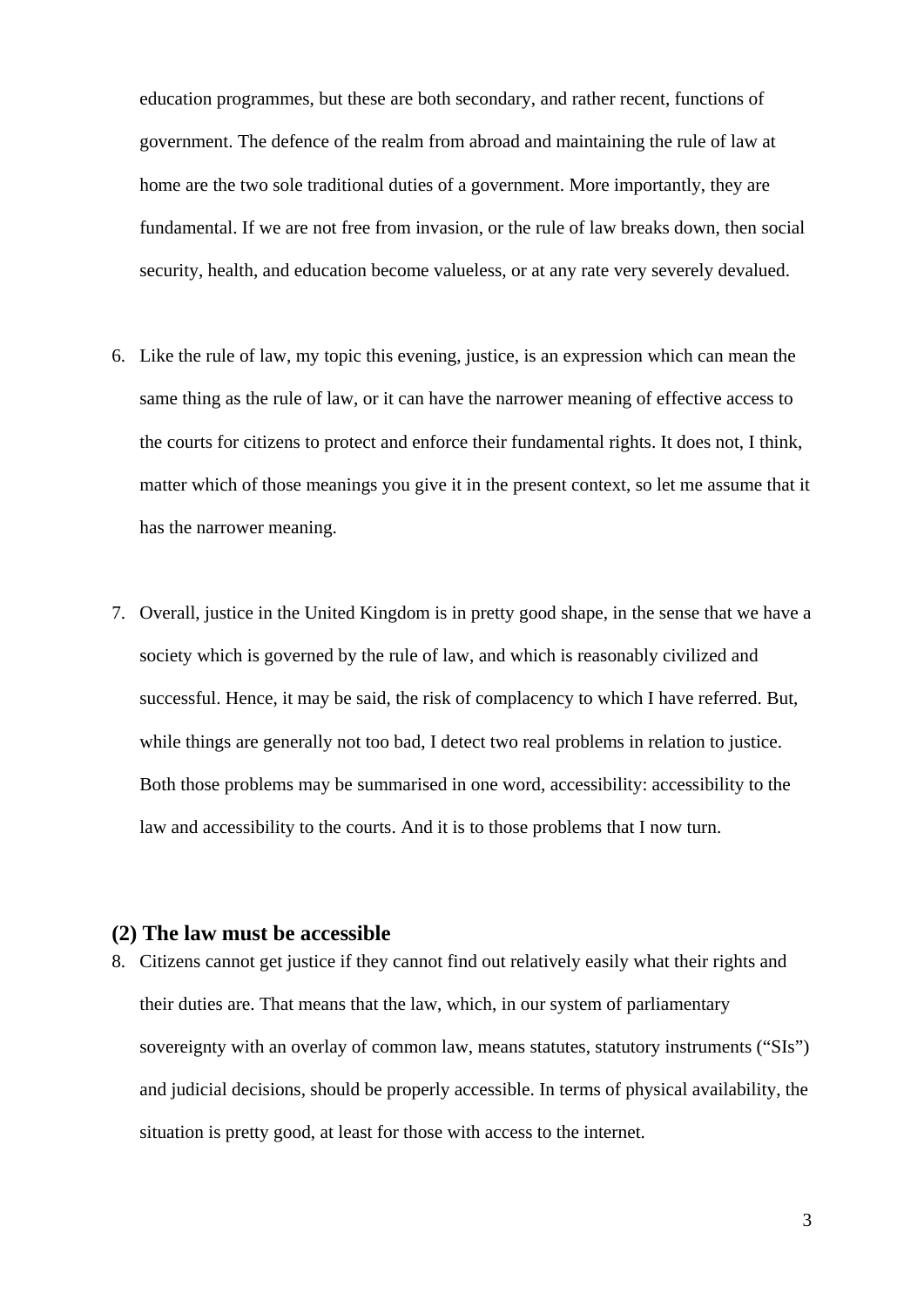- 9. The Government's freely accessible [www.legislation.gov.uk/ukpga](http://www.legislation.gov.uk/ukpga/) website has all statutes and SIs. But the incorporation of insertions, amendments, repeals is often very slow, which is unacceptable because there are many such changes, and a significant proportion of them are quite radical in their effect. It seems to me self-evident that any changes to legislation must be easily and promptly available to everyone. Despite the welter of legislation, which I shall shortly turn to, it would not cost very much money to keep the statutes and SIs promptly updated: even in an age of austerity, I believe that serious consideration should be given to making this improvement.
- 10. So far as case-law is concerned, the freely available bailii.org website does a magnificent job at trying to ensure that all significant decisions of the High Court (and its Scottish and Northern Irish equivalents) and appeal courts are very promptly reported, as well as the Luxembourg and Strasbourg court decisions. The Ministry of Justice, and indeed many others, deserve thanks for the financial support they give to the website. It would be a disaster if it shut down.
- 11. And if one uses a search engine to look for information on cases, there is often a wealth of disparate material about the more significant judicial decisions, most of it pretty accurate – and much of it on the websites of the firms and chambers of the lawyers involved in the case. (You can normally tell if they were on the winning side: their websites say if they were, but merely record their involvement if they were not. As a judge, you worry when both sides claim that they won.) And the Supreme Court website has all our decisions, including those of the Privy Council, in an easily accessible form.
- 12. We do less well on the equally important issue of accessibility in terms of substance, because of the sheer complexity and sheer volume of current legislation and case-law.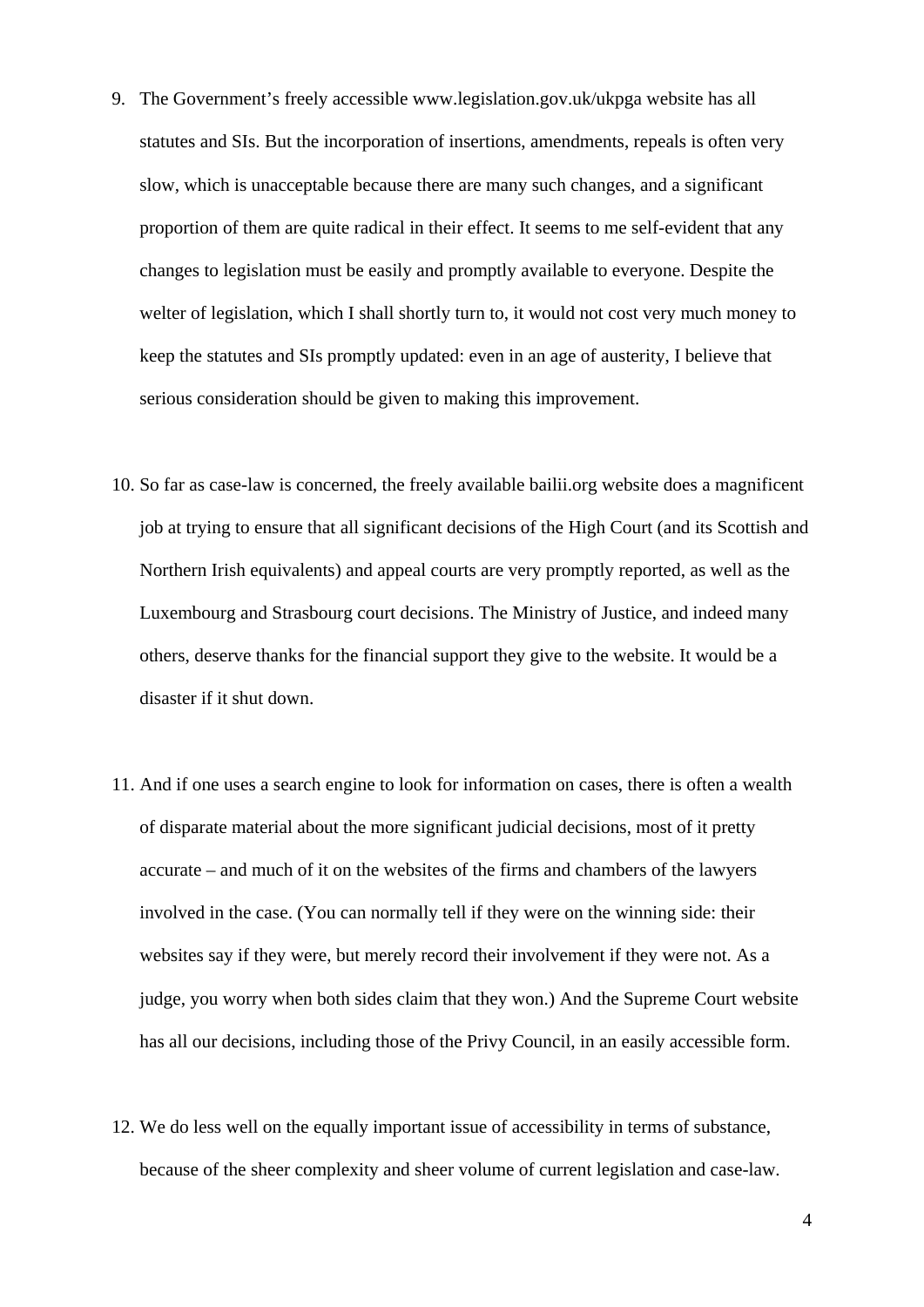13. The quantity of legislation has increased beyond recognition in the past thirty years, and it is getting ever more complex. Governments seem to suffer from what might be called the Mikado syndrome. In the second Act of that operetta by Gilbert and Sullivan, Koko is trying to explain why he has not executed Nanki-Poo despite the Mikado's order that he do so. He says:

> "*It's like this: When your Majesty says, 'Let a thing be done,' it's as good as done practically, it is done - because your Majesty's will is law. Your Majesty says, 'Kill a gentleman,' and a gentleman is told off to be killed. Consequently, that gentleman is as good as dead; practically, he is dead, and if he is dead, why not say so?*"

The Mikado replies "*I see. Nothing could possibly be more satisfactory!*" In the same way, many politicians appear to believe that, if Parliament passes legislation to deal with a problem, then the problem is dealt with.

- 14. Contrary to the Mikado's view, nothing could be less satisfactory. Partly because there are so many perceived problems in society, there is a welter of ill-conceived legislation – poor in quality and voluminous in quantity. The result is little more than the illusion of action without much in the way of the reality of achievement, coupled with uncertainty and confusion about the law. Self-evidently, this is not conducive to justice, and, furthermore, it brings the legislature, even the rule of law, into disrepute.
- 15. I mean no criticism of parliamentary drafters or of MPs or Peers. The pressure on them is such that they cannot do their jobs properly, as they themselves have made clear. Let me take a very recent example. Exactly a week ago, the House of Lords considered the Financial Services (Banking Reform) Bill, in what was optimistically described on the Parliamentary website as "*the first chance for line by line scrutiny, in the Lords*<sup>[5](#page-4-0)</sup>". Lord Turnbull, a cross-bencher, pointed out that the

<span id="page-4-0"></span><sup>&</sup>lt;sup>5</sup> http://www.parliament.uk/business/news/2013/july/lords-financial-services-banking-reform-bill/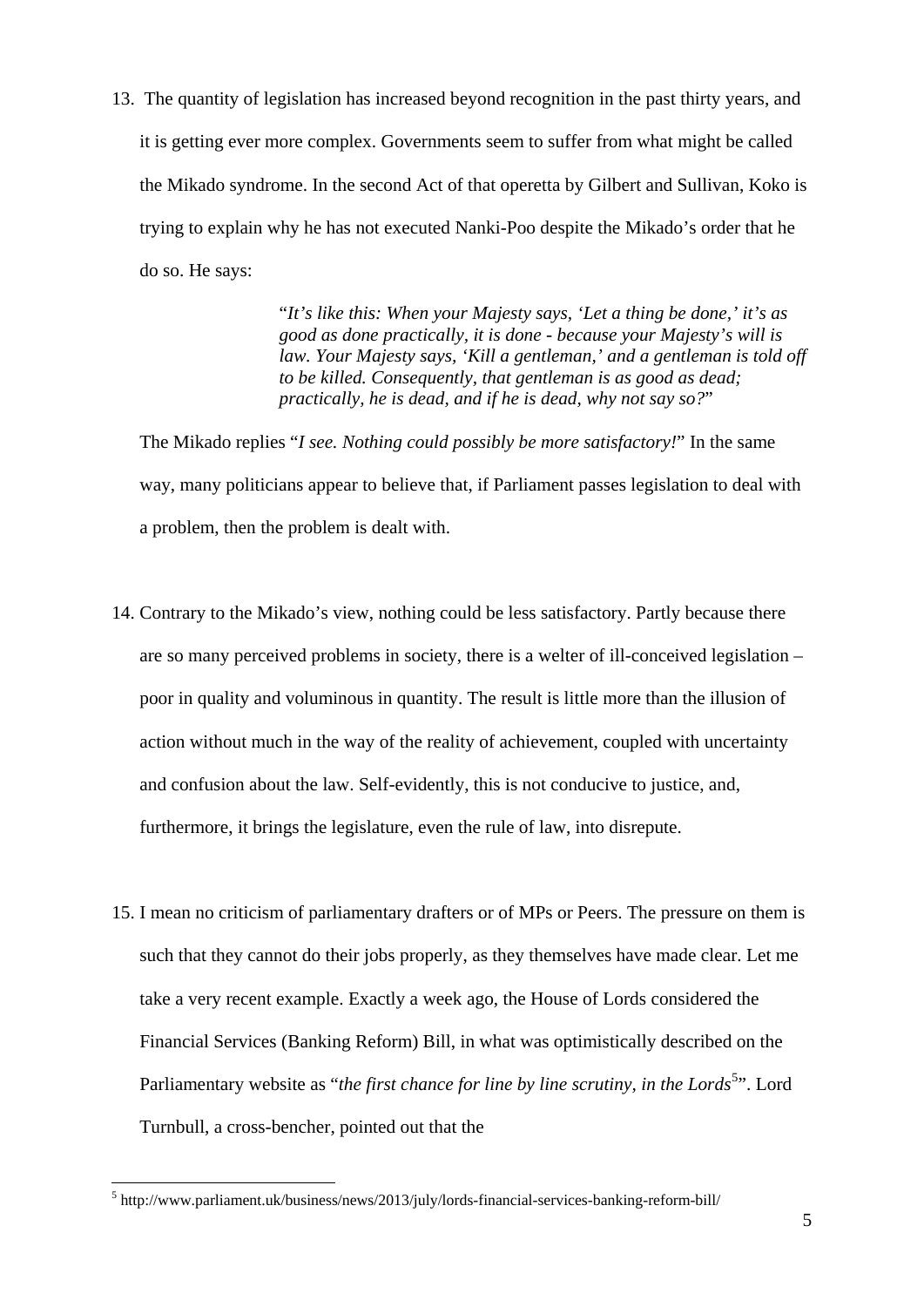*"total amendments [run to] 116 pages and government amendments accounting for 95 pages of that: more than three times the length of the original Bill. That tells us something about the process of legislation. We are dealing with amendments to amendments to amendments which are in turn amending statutes that have already been amended more than once[6](#page-5-0) "*.

Lord Higgins, a Conservative, said that "*the way that the Bill is drafted … makes it extremely difficult for the House to work out what is happening from moment to moment*  on an unbelievably complex matter<sup>[7](#page-5-1)</sup>".

16. Lord Phillips of Sudbury, a Liberal Democrat, described "the complexity of both the Bill and the amendments" as "*quite barbaric*<sup>[8](#page-5-2)</sup>", and Lord Barnett, for Labour, said that he had "*enormous sympathy*" with the view of Lord Turnbull "*that he has never seen such a*  shambles presented to any House<sup>[9](#page-5-3)</sup>". He immediately went on to say

> *"As Chief Secretary to the Treasury, I had the misfortune for five years … to take two Finance Bills a year through, mainly because the first Bill had to be amended because it had not been properly scrutinised; it had been guillotined by all successive Governments. Yet I have never seen anything remotely like this Bill[10"](#page-5-4).*

17. So here we have a Parliamentary debate on a Bill whose importance could scarcely be greater, a debate and a Bill which are condemned from all sides of the political divide as plainly unsatisfactory, and where a former Minister indicates that the problem is not new. Examples abound. With almost every recent outgoing Chancellor of the Exchequer, the already enormous and convoluted volume of revenue statutes and SIs has increased. The state of criminal statute law is remarkable in its extent and complexity. Ten years ago, the recently retired Law Lord, Lord Steyn, referred to there being "an orgy of statute-

<span id="page-5-0"></span><sup>6</sup> Hansard;HL Deb 8 Oct 2013 : Column 18

<span id="page-5-4"></span><span id="page-5-3"></span><span id="page-5-2"></span><span id="page-5-1"></span> $<sup>7</sup>$  Ditto: Column 22</sup>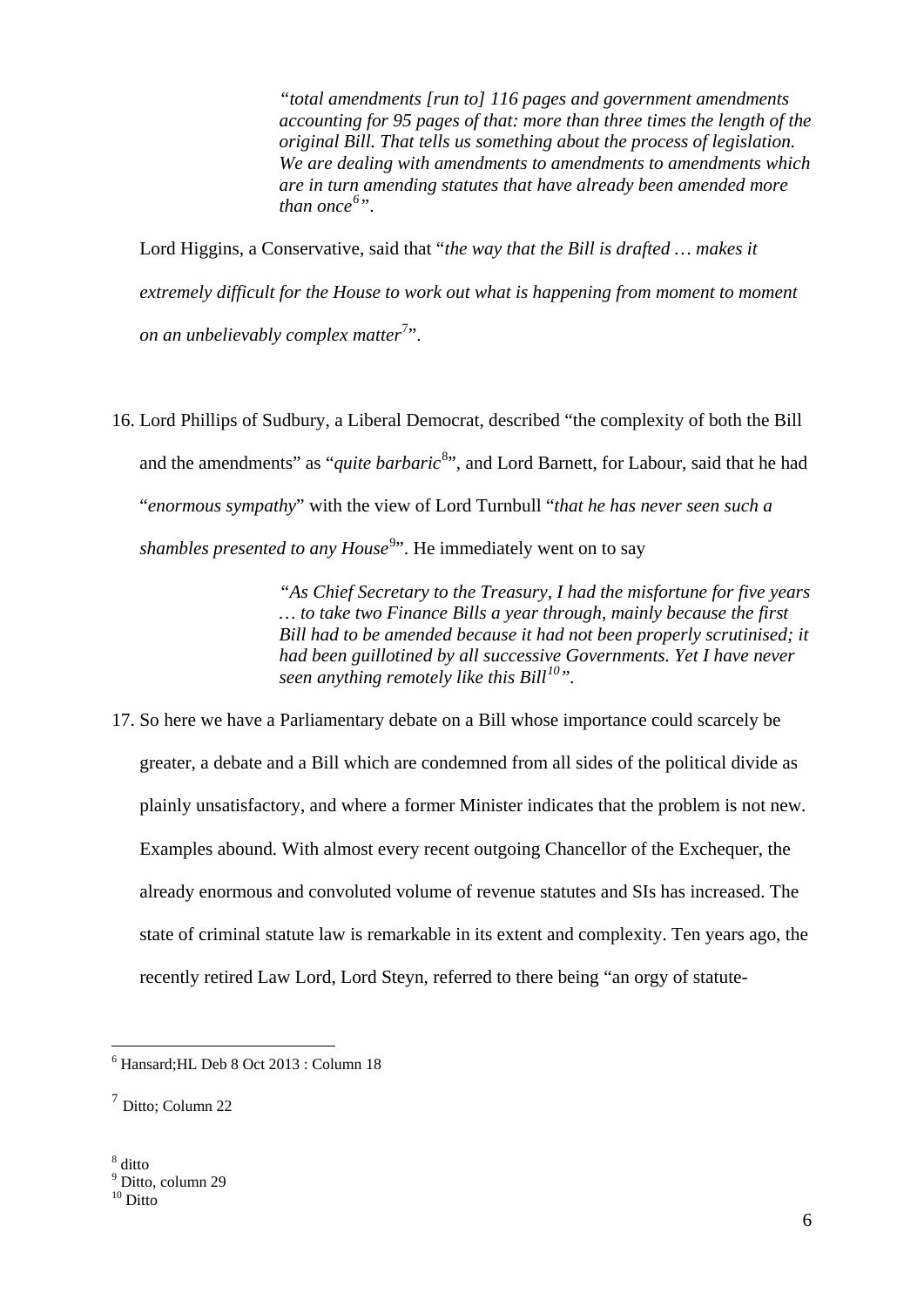making<sup>11</sup>". A 2006 Law Commission report<sup>12</sup> recorded the total number of pages of statutes and SIs in 1965 as 7,567, whereas in 2005, it was three times as extensive – 20,800 pages which were more than 10% bigger than in 1965. It is fair to say that the 2005 figure incorporates European directives and regulations, which no doubt has an impact.

- 18. I appreciate that life gets ever-more complex, but that reinforces, rather than undermines, the need for simplicity in legislation. Legislation is often introduced because the present state of the law is less than perfect. But it is too easy to see the problems with the status quo, and too unappetising and too difficult to see the equally great, or even greater, problems which would arise if the law was changed. It is wrong to see reform as inherently good – it costs a lot of money, it increases uncertainty, and it causes confusion and loss of morale. Our ever changing world is a challenge, but our reaction to it should be principled, thoughtful and cautious.
- 19. We need legislation which is more critically and expertly considered and which is significantly less in quantity. Steps to that end such as Parliamentary post-legislative scrutiny, which are being taken in this regard, are to be applauded<sup>13</sup>. Less and better legislation will not only mean better justice, as the law will be clearer and simpler. Because such a change will involve fewer statutes and SIs, it will also reduce costs – an important factor in the age of austerity. And not only the direct costs of producing legislation, but also indirect costs, because less legislation means less change, and change is expensive.

 $11$  First Brice Dickson lecture, published in European human rights law review, vol. 9, no. 3

<span id="page-6-2"></span><span id="page-6-1"></span><span id="page-6-0"></span><sup>&</sup>lt;sup>12</sup> Post-Legislative Scrutiny, Law Commission Consultation Paper No 178, October 2006<br><sup>13</sup> See eg *Post-Legislative Scrutiny* SN/PC/05232, 23 May 2013, See http://www.parliament.uk/briefingpapers/SN05232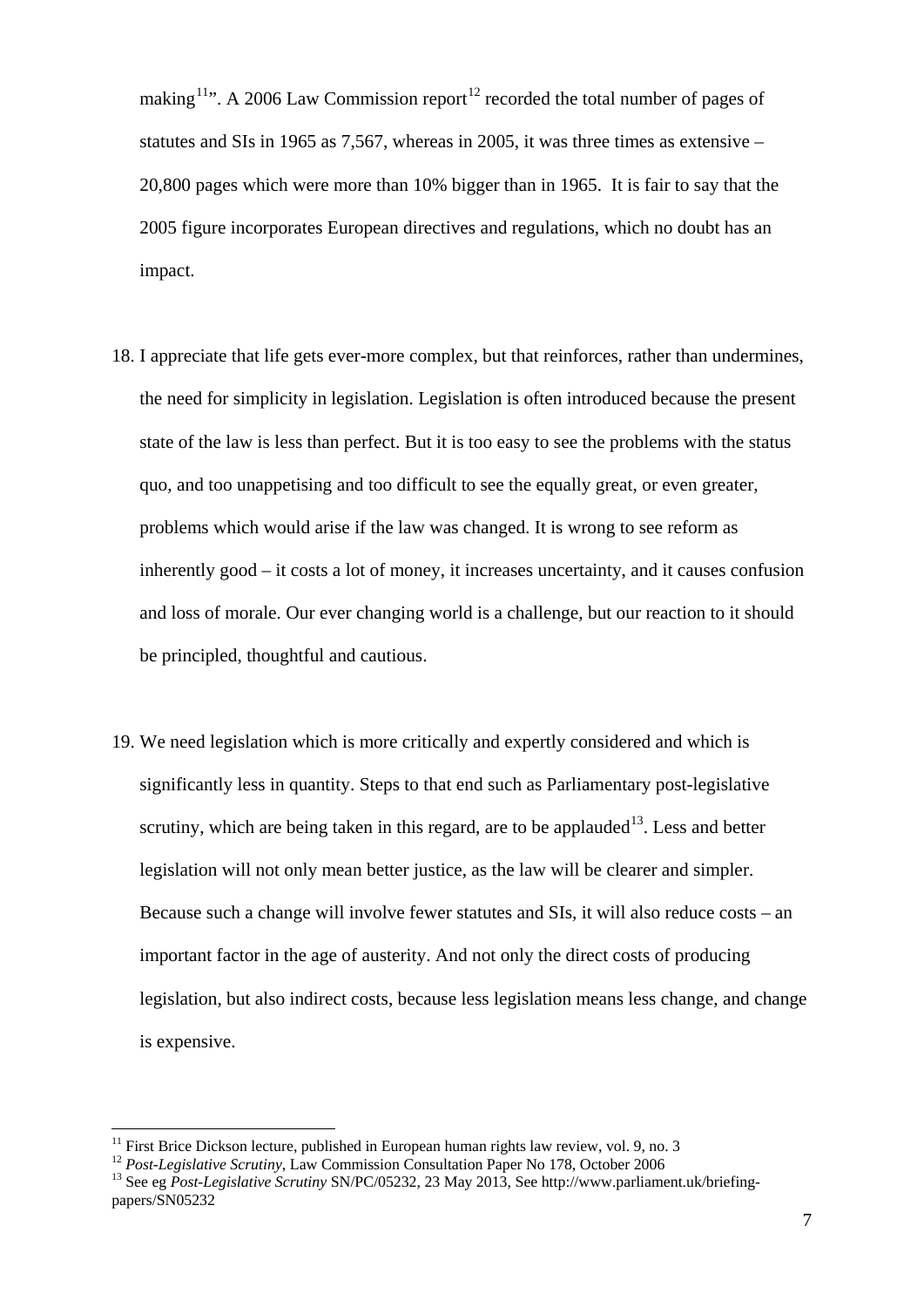- 20. When it comes to court judgments, we Judges could do better as well. We are often pretty prolix. When we deal with the facts of a case, that is understandable, and it doesn't normally matter, because only the parties in the case are interested, and they often want the Judge to say precisely what he or she thinks happened, or who is to be believed and why. But when Judges deal with the law, we are often setting out principles which strangers to the particular case, lay people, lawyers and other judges, should be able to understand and apply. We seem to feel the need to deal with every aspect of every point that is argued, and that makes the judgment often difficult and unrewarding to follow. Reading some judgments one rather loses the will to live – and that is particularly disconcerting when it's your own judgment that you are reading.
- 21. Electronic media have a lot to answer for. It's not only the word processor, which encourages prolixity, but it's also the easy electronic availability of almost every decided case. Advocates feel under a duty to cite any conceivably relevant judicial decision, and the judge then feels that the decision must then be referred to in the judgment. In addition, in this increasingly open and competitive world, many judges want to show the parties, an appellate court or the academics that they have understood every aspect of every argued point. Many of us Judges should, I suggest, be more self-confident, more ruthless, when we write our judgments.
- 22. And it is also important that we judges ensure, as far as we properly can, that the common law, like statute law, is as simple and clear as possible. The desire to develop the law so as to produce what the judge might feel to be a fair result in the particular case is understandable, indeed laudable. However, if we bend the law to produce what seems a fair result in the case we are deciding, we risk making the law more confusing, more uncertain, less accessible, and, ultimately, less just. It is all very well to be concerned to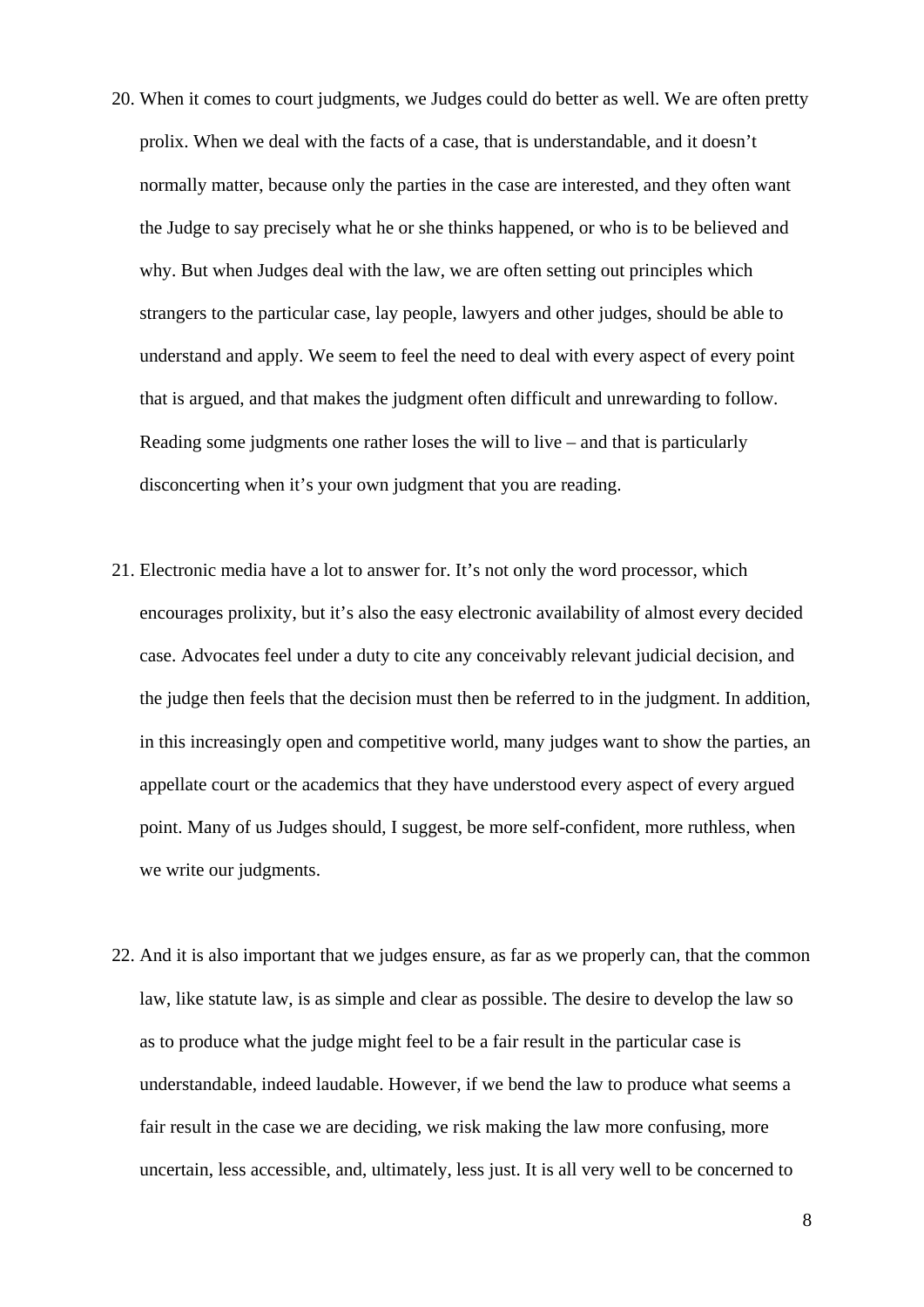be fair, but such an approach has two potential problems. First, fairness is a rather subjective and emotional yardstick by which to judge a case. Secondly, and more relevantly for present purposes, it is all very well to be swayed by the interests of the two parties in a particular case, but what about the potentially hundreds of parties who may be in an analogous situation, and who will want to know their legal rights and obligations from their legal advisers. Their concerns and interests militate firmly in favour of keeping the law simple and clear, even at the cost of producing a harsh result in the case in issue.

#### **(3) The courts must be accessible**

- 23. The rule of law requires that any persons with a bona fide reasonable legal claim must have an effective means of having that claim considered, and, if it is justified, being satisfied, and that any persons facing a claim must have an effective means of defending themselves. And the rule of law also requires that, save to the extent that it would involve a denial of justice, the determination of any such claim is carried out in public. So citizens must have access to the courts to have their claims, and their defences, determined by judges in public according to the law.
- 24. There is currently an insidious idea, which started in the 1990s, around the time that the Woolf reforms were mooted, that civil litigation is not merely the option of last resort, but that it is actually a bad thing. The point was well made a few years ago by Dame Hazel Genn, when she said that it was

"*. . . hard not to draw the conclusion that the main thrust of modern civil justice reform is about neither access nor justice. It is simply about diversion of disputants away from the courts. It is essentially about less law and the downgrading of civil justice.*<sup>[14](#page-8-0)</sup>"

25. Of course, a negotiated or mediated settlement of a claim is likely to be cheaper, quicker, and less stressful than a court case fought to the end. If successful, negotiation and

<span id="page-8-0"></span><sup>14</sup> H. Genn *Judging Civil Justice* Hamlyn Lectures 2008 (London, 2010) at 69.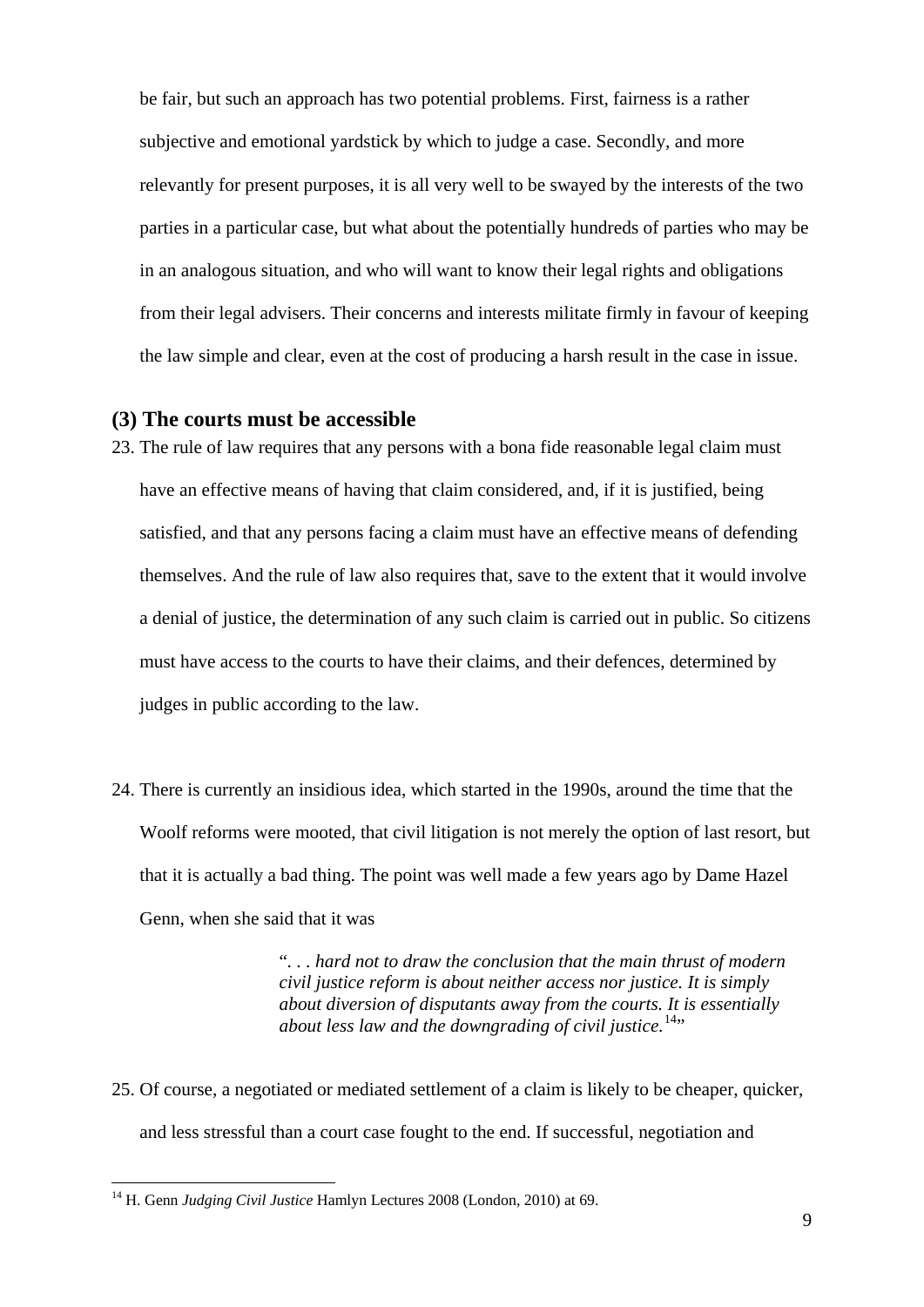mediation are therefore better for the parties. Accordingly, the encouragement of mediation as a means to resolve disputes amicably is justified. In a utilitarian sense, I suppose, it could be argued that litigation is bad, at least as between the parties to the particular dispute.

- 26. But this only applies where the negotiation or mediation succeeds, and, anyway, our society is not based on a primary commitment to utility. It is fundamentally based on the rule of law, and its is therefore essential that all its citizens have fair and equal access to justice.
- 27. Courts exist to resolve disputes, and also to vindicate rights and to do so in public. Thus, criminal trials cannot be held behind closed doors. Even where the defendant pleads guilty in a criminal trial, the public has the right to know what happened. And where national or local government has overreached itself or treated someone unfairly, the public interest often requires it to be held to account in court in public.
- 28. But it is not merely fundamental principle which requires any citizen with a genuine possible claim to have access to the courts. Practicality demands it as well. I referred earlier to the fact that rights are valueless if they cannot be realised, and such realisation inevitably carries with it access to the courts. Frederick the Great supposedly said that "Diplomacy without arms is like music without instruments<sup>[15](#page-9-0)</sup>". So is the rule of law without access to the courts. If there is no, or only restricted, access to the courts, the fundamental underpinning to all forms of dispute resolution systems, such as mediation, and even arbitration, falls away.

<u>.</u>

<span id="page-9-0"></span> contemporary attribution, or even good circumstantial evidence that he said it <sup>15</sup> I say "supposedly", because, although it is universally attributed to FtG. I can find no specific authentication,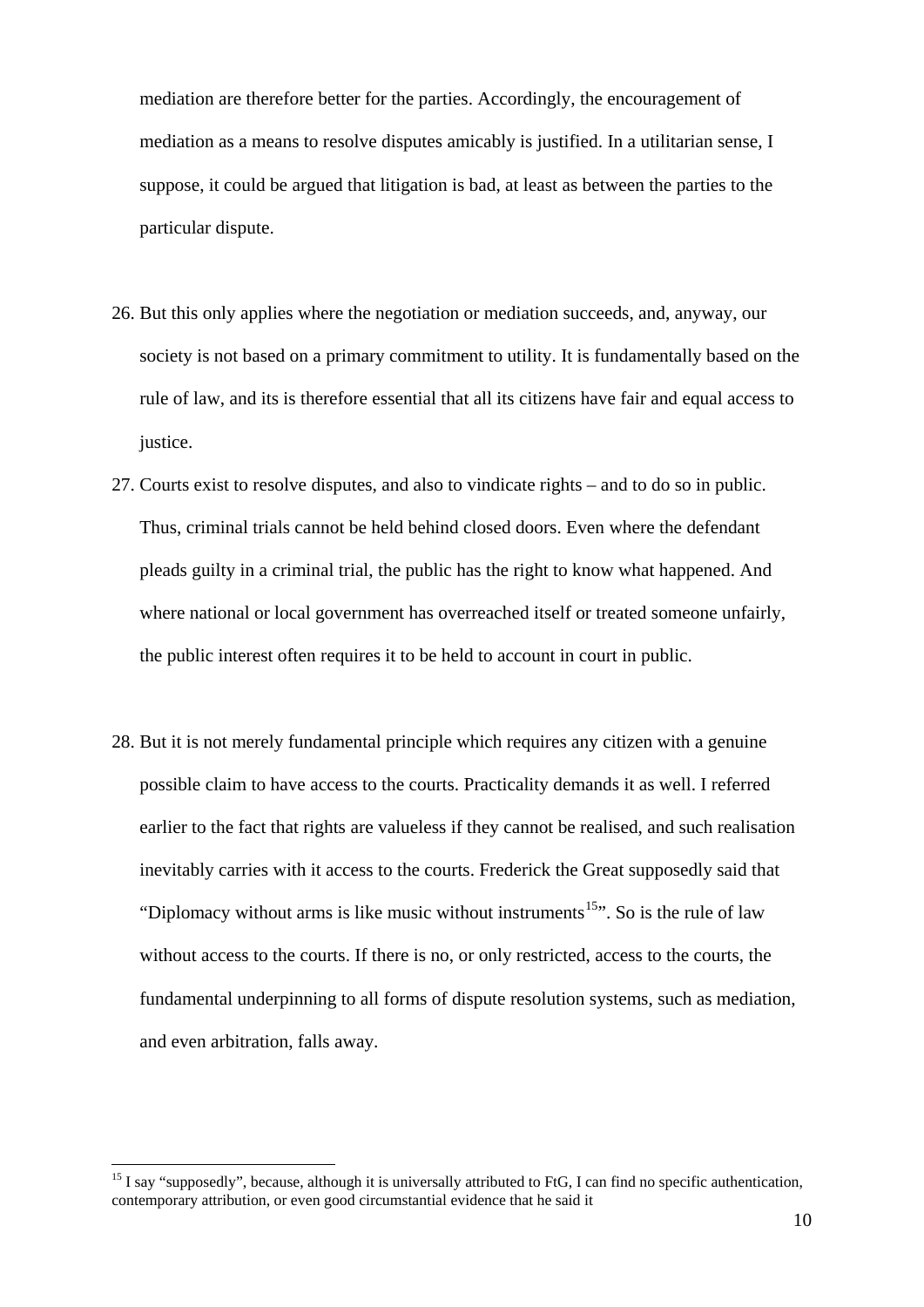- 29. Where the defendant is reluctant to mediate, the only way in which a claimant with a good case can get justice is to go to court, and any civilized system should ensure that he or she is able to do so. By the same token, if the defendant knows that the claimant can go to court, the defendant will be much more likely to negotiate or mediate constructively. And this applies both ways. The only reason that strong or rich parties (whether potential claimants or defendants) will negotiate or mediate with their weaker and poorer opponents is the knowledge that ultimately there is the authority and power of the justice system standing behind their opponents. Quite apart from this, without the court's enforcement system, a negotiated or mediated settlement would be pointless: a mediated or negotiated settlement would be as unenforceable as the original claim itself.
- 30. Furthermore, unless there is a healthy justice system, with judges developing the law in reasoned judgments given in public to keep pace with the ever accelerating changes in social, commercial, communicative, technological, scientific and political trends, neither citizens nor lawyers will know what the law is.
- 31. Access to justice has a number of components. First, a competent and impartial judiciary; secondly, accessible courts; thirdly, properly administered courts; fourthly, a competent and honest legal profession; fifthly, an effective procedure for getting a case before the court; sixthly, an effective legal process; seventhly effective execution; eighthly, affordable justice.
- 32. I can pass over most of these requirements fairly fast. First, the judges: I believe that all parts of the United Kingdom enjoy a first class judiciary. While I would say that, it seems to me that the benefit of having many of the best and most experienced practising lawyers on the bench is enormous, although the degree to which they have monopolised the upper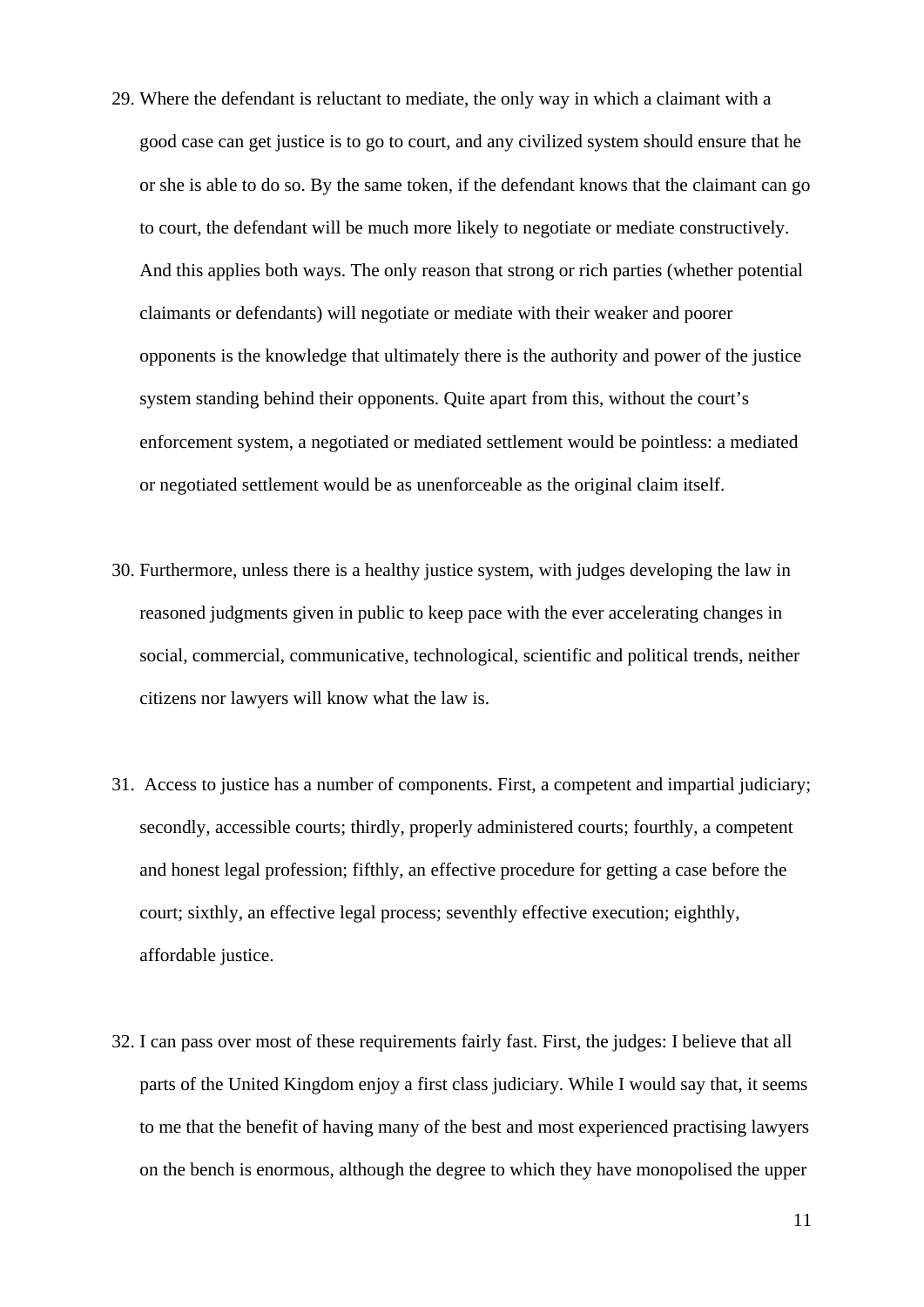echelons may be questionable. Widening the pool would improve things, and greater diversity among the judges would, as Lady Hale has said, ensure greater public confidence in the judiciary, and hence in the rule of law.

- 33. Secondly, the courts; although there have been a regrettable number of court closures in England and Wales over the past few years, the reason is understandable and the Ministry of Justice has not been inflexible or unreasonable in its approach. With the increasingly wide use of IT, it is to be hoped that accessibility will increase despite these closures.
- 34. As for the third factor, court administration, this has also come under pressure for obvious financial reasons. In my three years as Master of the Rolls until October 2012, I visited many courts and would like to pay tribute to the hardworking court staff across the country, who often go way beyond the call of duty to ensure that members of the public are helped, lawyers' needs are accommodated, and judges are properly looked after.
- 35. As for the fourth factor, the legal profession, I believe that the public are generally well served by legal executives, solicitors and barristers, who maintain high professional standards. Not for the first time, I would criticise the unwieldy and expensive regulatory system of the profession that currently exists. Surely, the time has come to reduce the complexity and the consequent cost of regulation, and hence the consequent cost of legal services.
- 36. I turn to the fifth and sixth factors, getting a case into court, and the legal process once a case has got to court. The pressures on the criminal courts is severe, and our criminal processes are getting better than they were, although the bigger criminal cases still seem to get bogged down on occasion. Until recently, family justice was attracting significant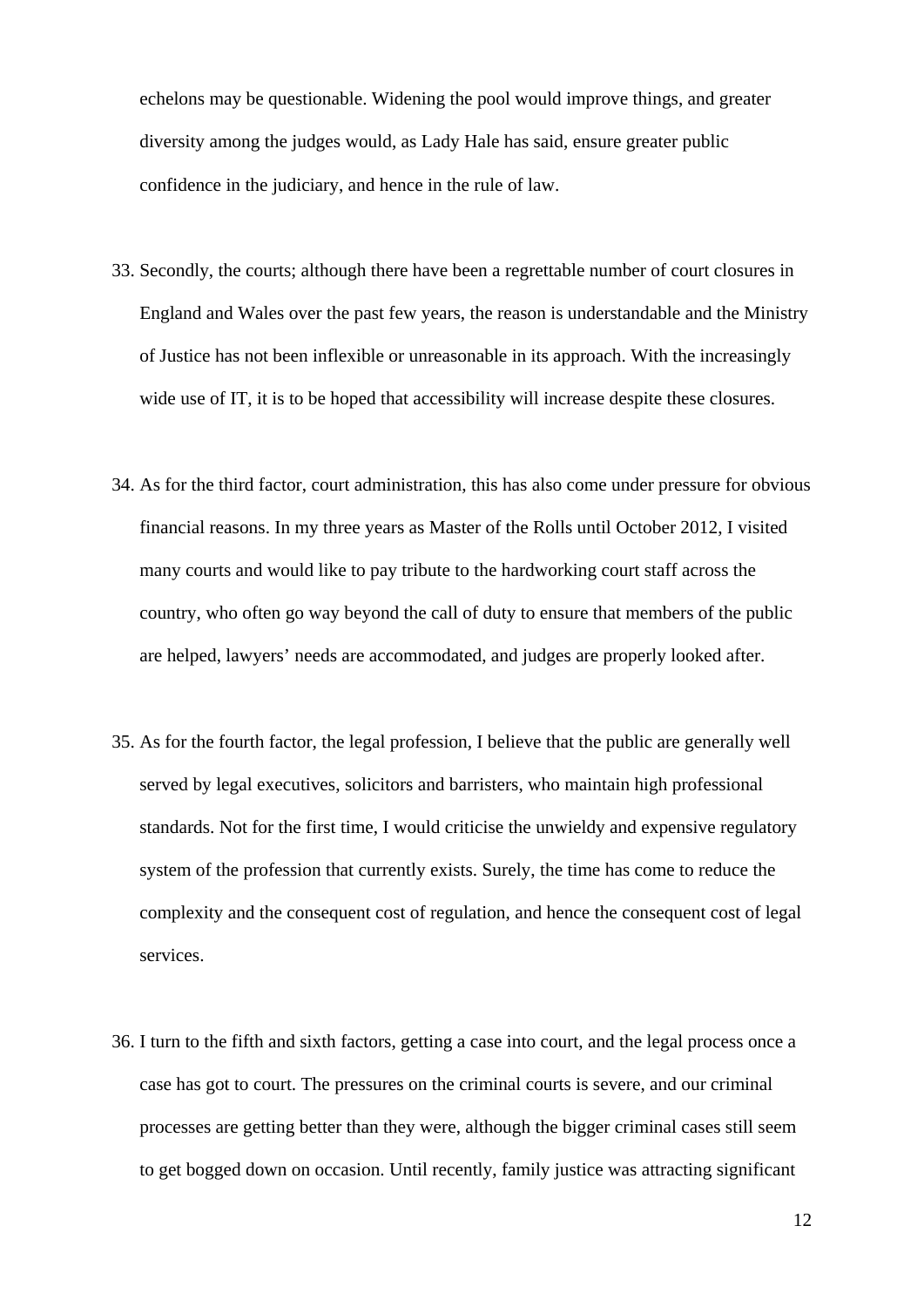criticisms from the media, but it is improving thanks to the recent reforms proposed by Sir David Norgrove, which are being implemented throughout England and Wales under the leadership of Sir James Munby. So far as our civil system is concerned, it is pretty good by international standards, largely thanks to the Woolf reforms, now reinforced by the Jackson reforms, in England and Wales, and the Gill reforms in Scotland, although there is always room for improvement.

- 37. I should mention the Government's recent paper on judicial review in this context. It contains proposals intended to cut down the cost and delay involved in JR applications. The desire to discourage weak applications is understandable, even, laudable, and the desire to reduce delay and expense is plainly right, at least in principle. However, one must be very careful about any proposals whose aim is to cut down the right to JR. The courts have no more important function than that of protecting citizens from the abuses and excesses of the executive – central government, local government, or other public bodies. With the ever-increasing power of Government, which now commands almost half the country's GDP, this function of calling the executive to account could not more important. I am not suggesting that we have a dysfunctional or ill-intentioned executive, but the more power that a government has, the more likely it is that there will be abuses and excesses which result in injustice to citizens, and the more important it is for the rule of law that such abuses and excesses can be brought before an impartial and experienced judge who can deal with them openly, dispassionately and fairly.
- 38. While the Government is entitled to look at the way that JR is operating and to propose improvements, we must look at any proposed changes with particular care, because of the importance of maintaining JR, and also bearing in mind that the proposed changes come from the very body which is at the receiving end of JR.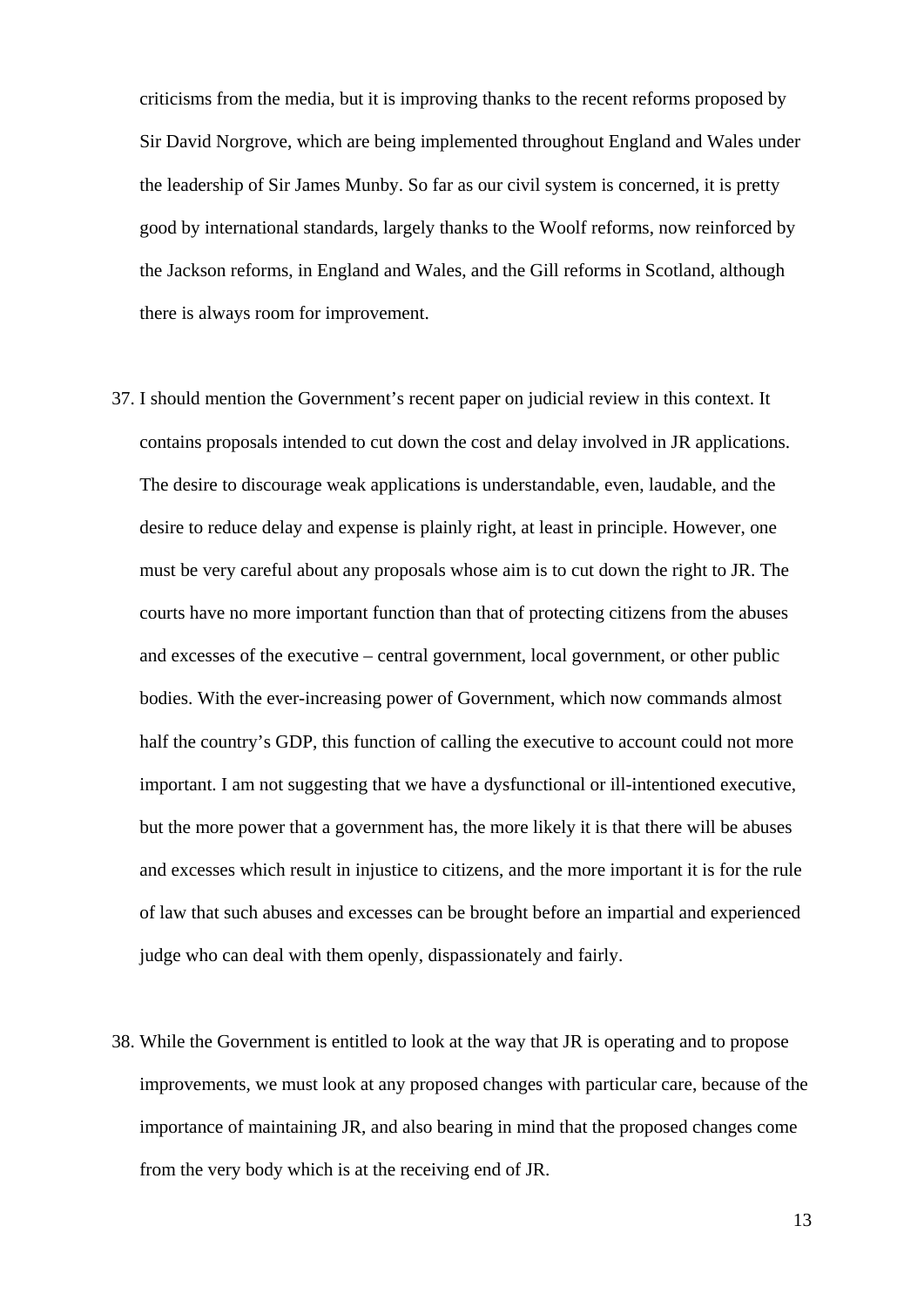- 39. As for the proposals themselves, I would make three short points. (i) The cause of the delays complained of is largely historic, thanks to the very recent removal of asylum and immigration cases from the Administrative Court to the Upper Tribunal, which the judges proposed in 2009. (ii) Cutting down time limits for JR applications may actually increase the work, due to rushed applications and many more requests for extensions of time. (iii) The cost-cutting proposals risk deterring a significant number of valid applications, and will save a pathetically small sum.
- 40. I turn to the seventh factor, enforcement of judgments: there have inevitably been complaints, but nobody has seriously or convincingly suggested that our courts are failing on that ground.
- 41. It is when one turns to the eighth and last factor, affordability, that serious problems arise. This is attributable to two reasons: first, legal advice and representation cost a lot more than most people can afford, and, secondly, the Government is increasingly reluctant to pay what the legal profession charges.
- 42. So far as the Government is concerned, most people would have no difficulty in understanding, indeed in accepting, the desire to cut costs on every possible front. As a country, the UK has been, and apparently still is, spending more than it can afford, and it must make cuts. However, some aspects of expenditure are ring-fenced, and those aspects whose financial allocation is reduced are not all reduced equally. Given the fundamental importance of the rule of law as discussed earlier in this talk, I would suggest that any proposed cost-cutting in that area should be scrutinised particularly carefully.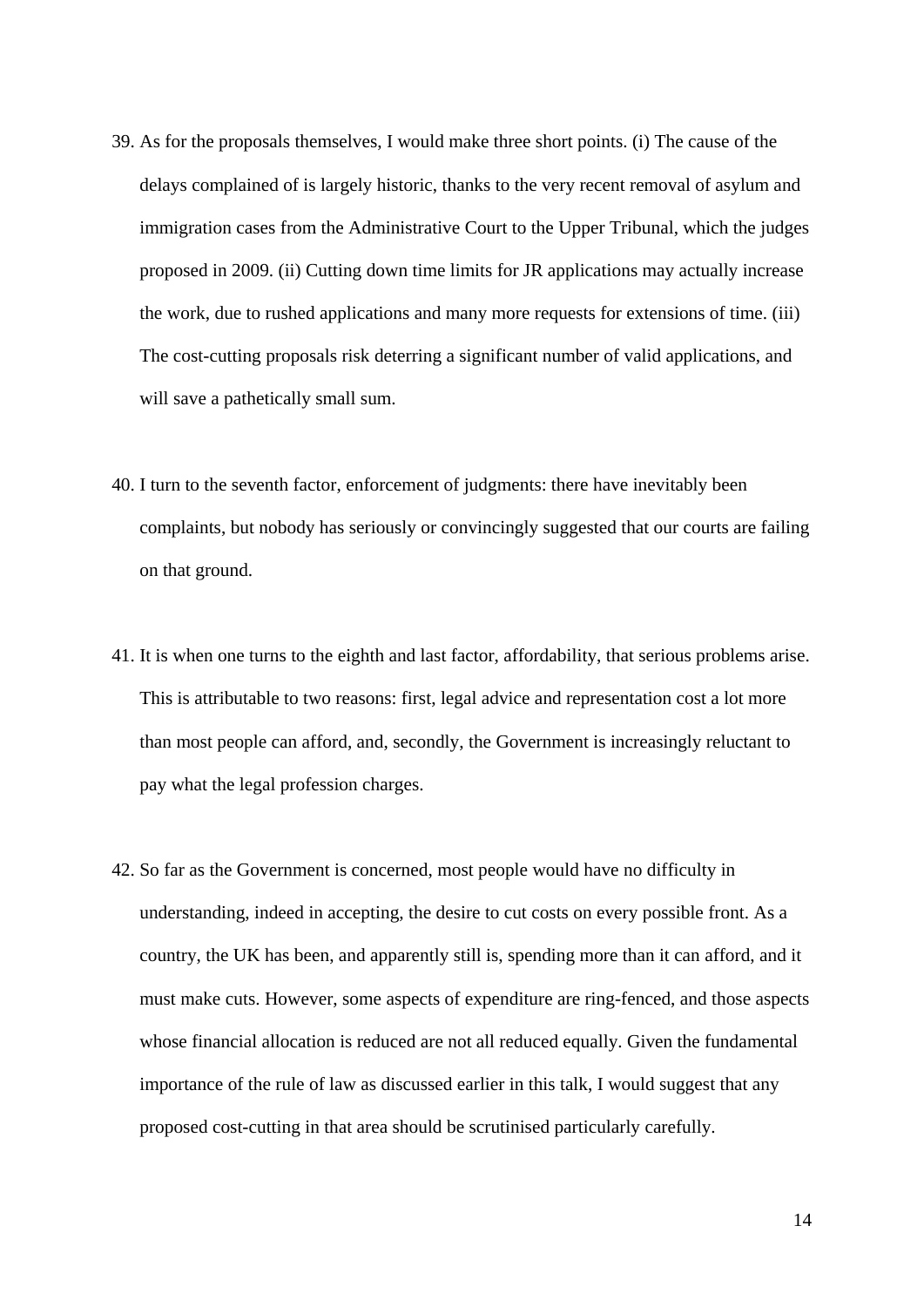- 43. Cutting the amount available for the courts risks increasing delays and decreasing the quality of justice. Although there have been such cuts in the past few years, they have been just about manageable. Cuts in the amount available for legal aid are of greater concern. Such cuts are sadly not new. Since the introduction of legal aid, eligibility has been progressively reduced: at its inception in 1950, around 80% of the population was eligible, whereas by 2008, the proportion was down to about  $30\%$ .<sup>[16](#page-14-0)</sup> It is true that, over that period, the average person's wealth and income had significantly increased in real terms, but so had the cost of legal advice and representation. And the 30% figure applied before the austerity-related reductions made by the 2012 reforms.
- 44. Cutting the cost of legal aid deprives the very people who most need the protection of the courts of the ability to get legal advice and representation. That is true whether one reduces the types of claim which qualify for legal aid or increases the stringency of the requirements of eligibility for legal aid. The recent changes have done both. If a person with a potential claim cannot get legal aid, there are two possible consequences. The first is that the claim is dropped: that is a rank denial of justice and a blot on the rule of law. The second is that the claim is pursued, in which case it will be pursued inefficiently, and will take up much more of the court staffs' time and of the judge's time in and out of court. So that it means greater costs for the court system, and idelay for other litigants.
- 45. The Government cites the high cost of lawyers. It is true that lawyers acting for multinational companies and wealthy individuals can earn a great deal of money; it is also true that there are one or two lawyers who make quite a bit of money out of legal aid work. But the great majority of lawyers who do government-funded work do not make very much money – especially when one allows for their expenses. And comparisons with the cost of legal aid in other countries is dangerous. Our trial lawyers do much more work

<span id="page-14-0"></span><sup>16</sup> S. Hynes & J. Robins, *The Justice Gap* (2009, LAG) at 21.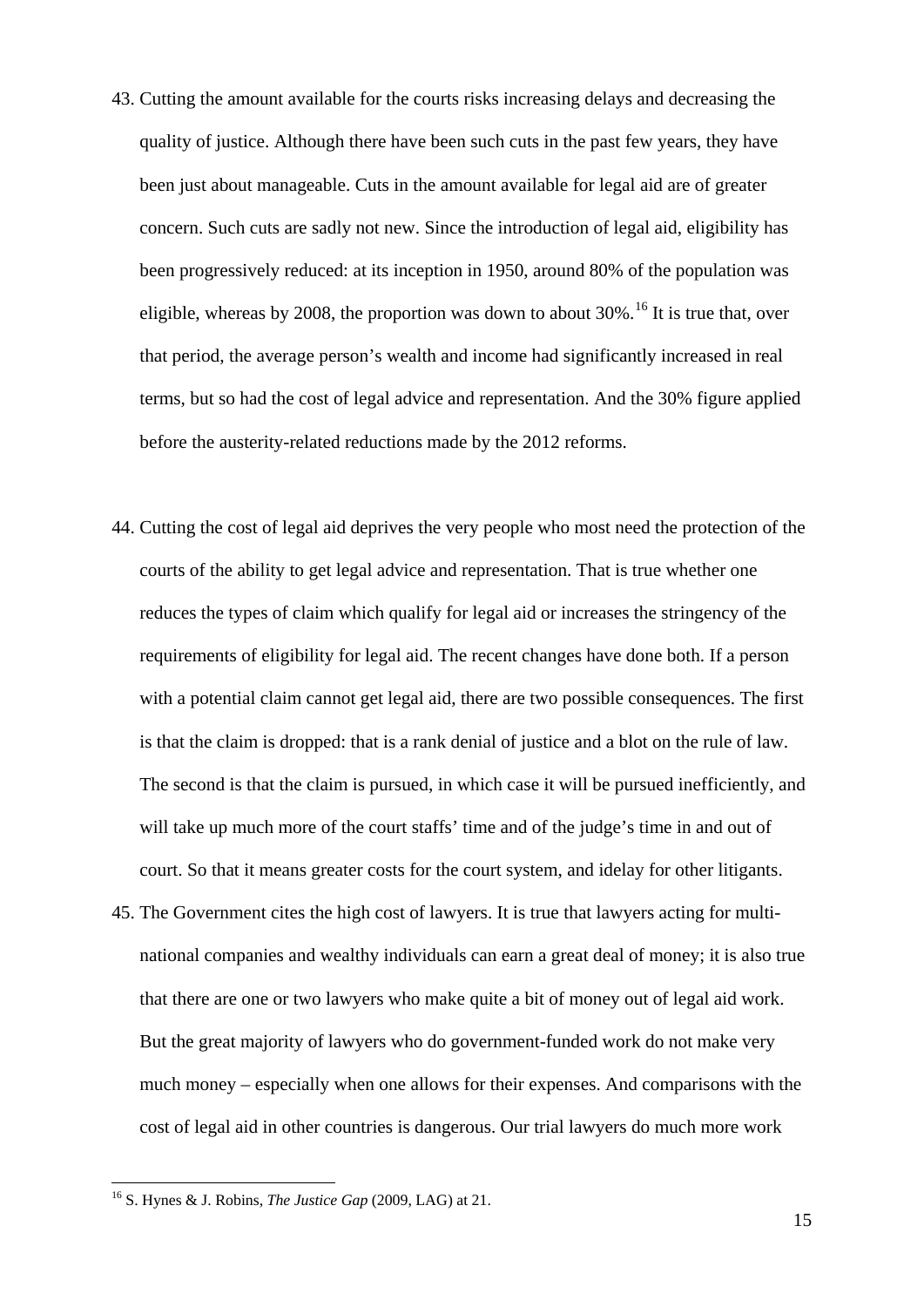than most of their European counterparts, because the mainland European judges are much more hands-on than they are here. So it is unsurprising that the judicial system costs more in Europe while the legal aid system cost more in the UK.

- 46. It is not only the Government which has a duty to ensure that all citizens have genuine access to justice. There is just as much of a duty in this connection on the members of the legal profession and the judiciary. Lawyers are far more commercially minded and profitorientated, at least openly, than they were forty years ago when I started my legal career. That is unsurprising, as the legal profession reflects national trends, and the UK has become more commercially minded over the past few decades.
- 47. However, practising lawyers of all types play a vital part in the rule of lawand therefore have a public duty which other people, even other professionals, do not have. Thus, the Bar Council and the Law Society, indeed individual lawyers, are well qualified to warn publicly about the dangers to the rule of law of proposals which are being put forward by the Government, and frequently do so. Often, such proposals are to the disadvantage of the legal profession – freezing or even reducing legal aid rates are an obvious and topical example. There are two points to be made about this. The first is that virtually every human being finds it very hard not to believe that any measure which is contrary to his or her interests is contrary to the interests of society generally. I readily accept that this is also true of the judiciary: contrary to what some of you may think, we are also human beings. This means that one should be very careful to check before invoking the public interest against a proposal which is contrary to one's own interests.
- 48. More relevantly, the very fact that lawyers rely on the public interest when challenging proposals to change the law, in particular changes which affect their income, highlights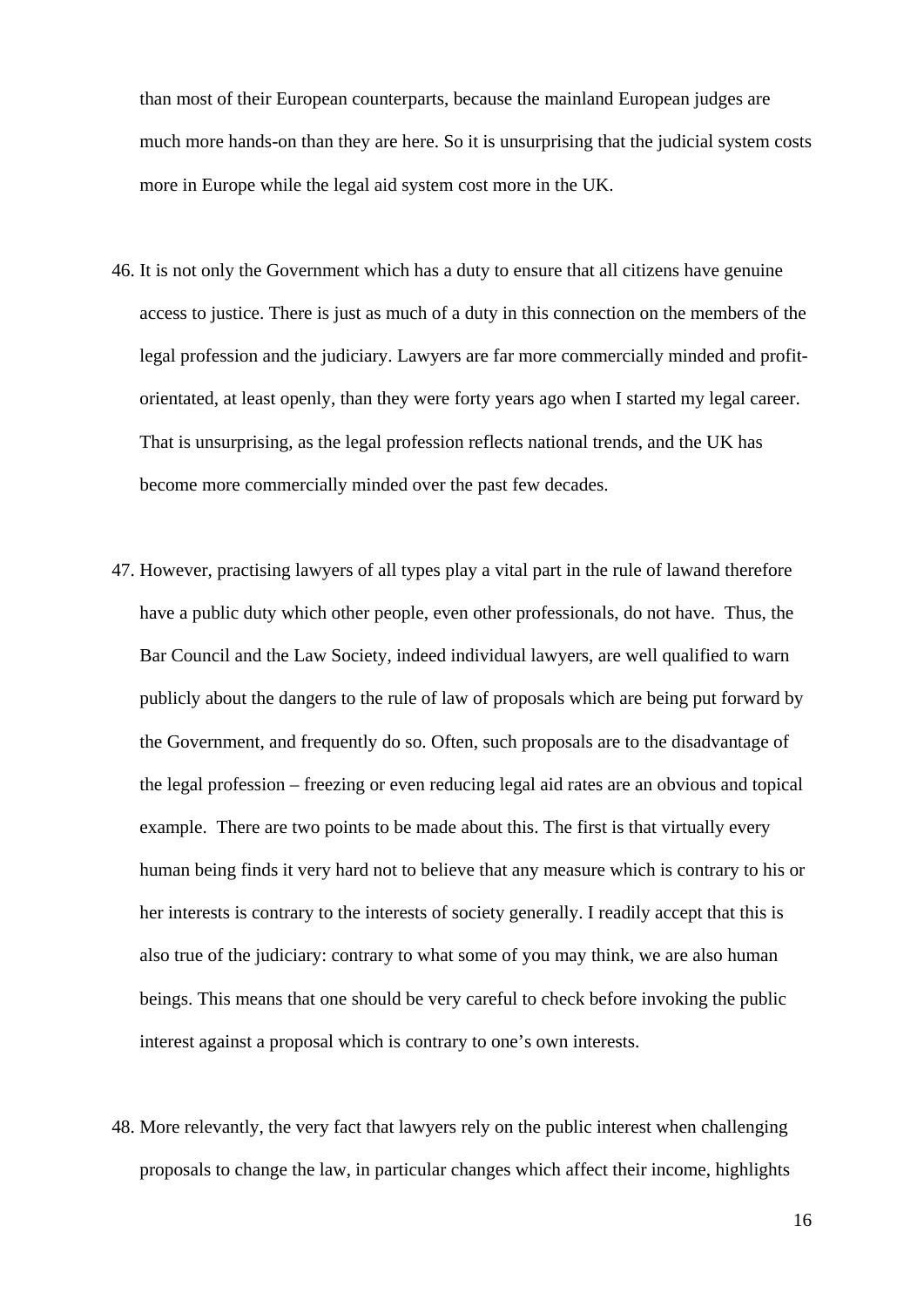the fact that they perform a fundamental public duty. That duty is not always satisfied by simply observing the rules of one's profession. Sometimes it involves making financial sacrifices, but that does not mean that the Government should take unfair or unrealistic advantage of lawyers. Judges also have a public duty essentially for the same reasons, indeed, as some of us like to say, *a fortiori*.

- 49. In that connection, the legal system, by which I mean judges, practitioners and rule makers, have an overriding duty to ensure that legal advice and litigation are as cheap and speedy as is consistent with justice. What a service-provider charges a client should not normally be interfered with by the state. However, where the service is legal advice or representation, there is a public interest in keeping the charge as low as possible. In this connection, the centrality of the hourly rate appears to me to be malign. It is, I acknowledge, difficult to value legal services, and the number of hours is a relevant factor, but it is one of many, and it has a meretricious precision. But I suggest that it is often wrong to give it a central role. As a matter of principle, it confuses cost with value. And it encourages inefficiency or worse: if a lawyer is short of work, it can be surprising how much time a particular task takes. And paying by reference to the hourly rate rewards the slow and the ignorant lawyer at the expense of the speedy and knowledgeable lawyer.
- 50. Whether you agree with that or not, there can be no doubt but that the judges and rulemakers should ensure that the costs of legal proceedings, in terms of the work which a lawyer has to do and the time that that work needs, are kept to a minimum. Further, the court should also be closely involved in deciding what a losing party has to pay a winning party by way of costs. Justice requires that any award of costs must be proportionate to what is at stake in the proceedings, and logic suggests the proportionality also applies to the way in which the proceedings are conducted. Unless, perhaps, both parties freely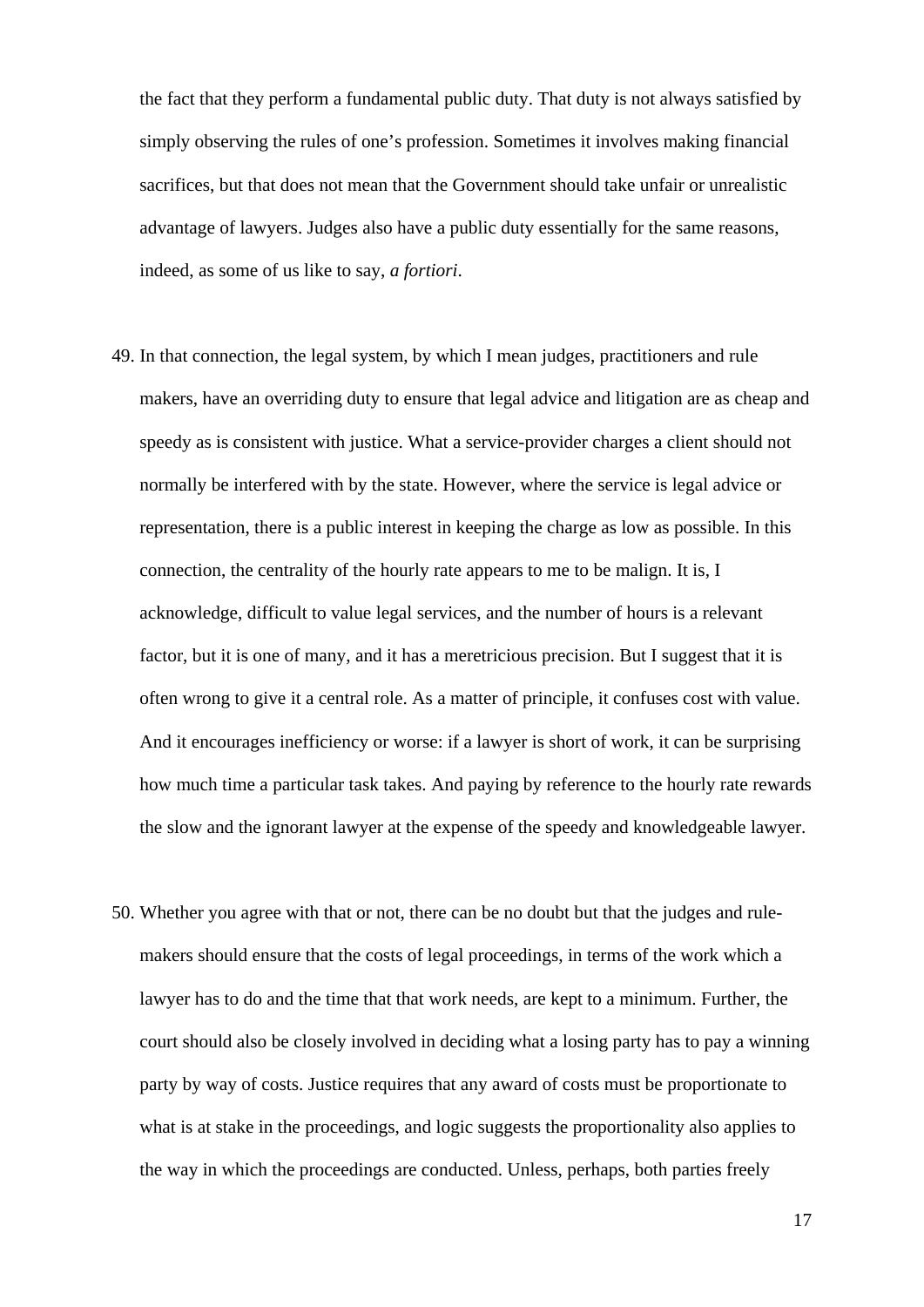agree, it seems to me that, in a small case, such as a plumber claiming £5,000 for work done and the householder counterclaiming for £10,000 damages for defects, the procedure before and during the hearing cannot be allowed to be the same as in a building contract dispute where the amounts at stake are £5 million and £10 million.

- 51. In many smaller cases, there must be a serious argument as to whether disclosure should be ordered or whether cross-examination would be appropriate. Time limits are standard in many arbitrations, and they are rightly starting to be agreed or imposed for trials, and they should reflect what is at stake. It is hard to challenge the view that a three day case costing, perhaps £100,000 on each side cannot possibly represent justice when there is no more than £15,000 at stake between the parties.
- 52. There is no perfect answer in every case, and it is inevitable that justice can only be done in some cases by each side spending far more by way of legal costs than is at stake in the proceedings. I accept that a disclosure-free, or at least disclosure-lite, pre-trial procedure, and a cross-examination-free, or at least cross-examination-lite, hearing is less good justice, at least in the abstract sense, than a hearing with the full monty. However, in many cases, quick and dirty justice would do better justice than the full majesty of a traditional common law trial. Parties to many disputes, particularly where small sums are involved, often just need a definitive answer, or to have their day in court. And, although the outcome of some cases is changed as a result of disclosure or cross-examination, I wonder how often that happens. And it is not even as if any system gets the right answer in every case.
- 53. What is required in civil cases is strong proactive judicial control to ensure proportionality, and, while my experience is more limited in family and criminal trials, I